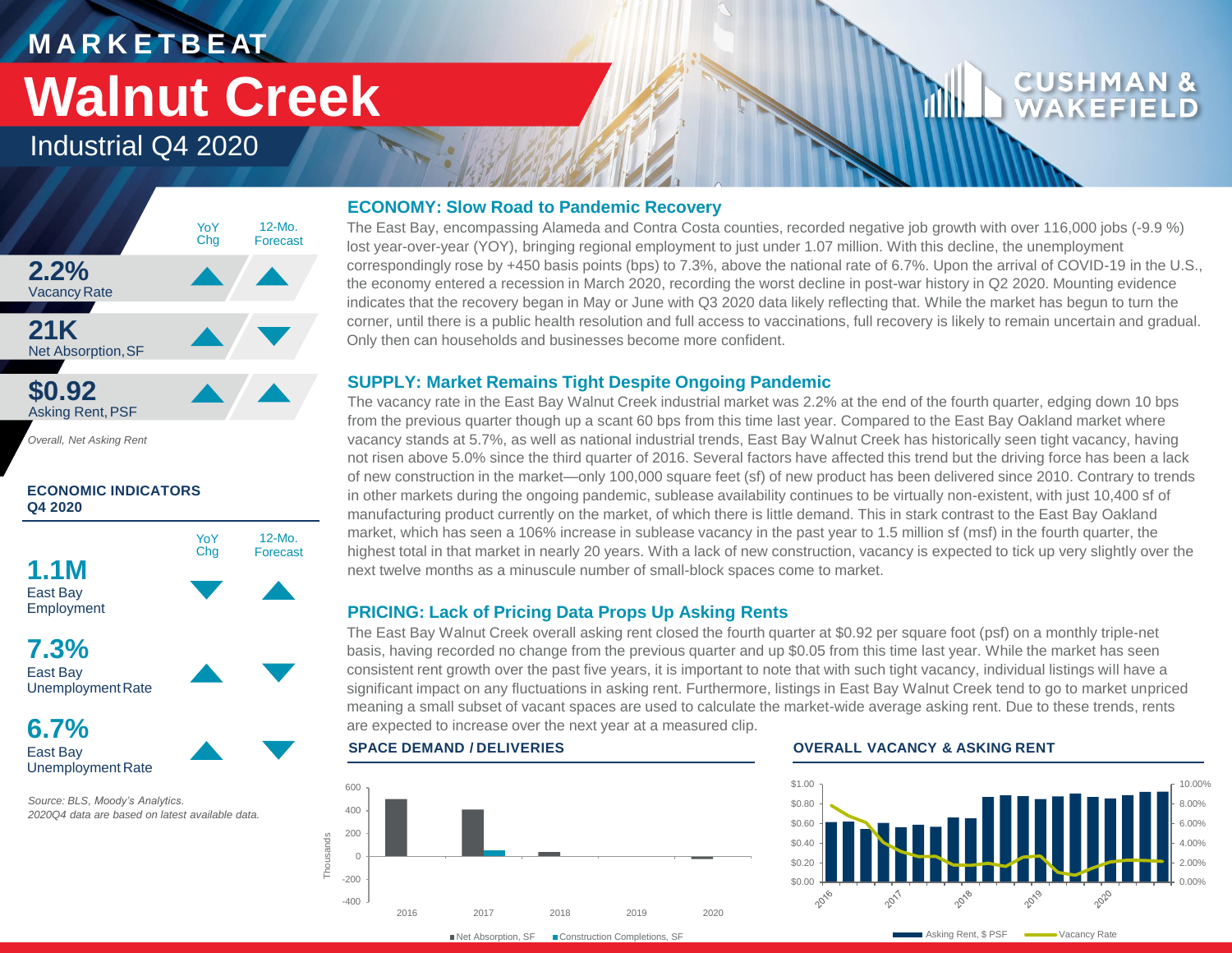## **M A R K E T B E AT** Industrial Q4 2020 **Walnut Creek**

### **RENT BY MARKET (\$ PSF, NNN)**





#### **SUBMARKET COMPARISON**

#### **DEMAND: Occupancy Declines in 2020 Despite Fourth Quarter Gains**

After two quarters of losses at the beginning of the year, net absorption returned to the black in the back half of 2020, with net absorption totaling positive 20,773 sf in the fourth quarter, though occupancy ultimately declined by 95,898 sf over the course of 2020. Most of the annual givebacks occurred in spaces between 10,000 and 25,000 sf, which has historically been the "sweet-spot" for activity due to the majority of industrial buildings in this market being in that size range. Demand for traditional, small-block industrial space has tapered off in recent months, as requirements in this size range are typically local or regional credit tenants, who have been generally more affected by the ongoing COVID-19 pandemic than larger users. Nationally, there has been sharp increase in demand from the e-commerce sector, but due to the small-block nature of the East Bay Walnut Creek inventory, these requirements tend to not migrate to the market. With the vacancy rate forecasted to increase slightly in the coming year, net absorption is correspondingly expected to decrease slightly.

#### **SALES: Fourth Quarter Slowdown in Investment Activity**

Investment activity totaled 512,224 sf in 11 transactions in 2020, with the most notable transaction being Blackstone Group's February sale of the 141,792-sf property at 5750 Imhoff Drive in Concord to BKM Capital Partners for \$22.51 million, or \$159 psf. Due in part to the general slowdown associated with the COVID-19 pandemic, investment activity dipped drastically in the fourth quarter, with just 16,250 sf traded in a single transaction. While sales activity might look sluggish heading into the final quarter of the year, there remain great opportunities available in the East Bay Walnut Creek area for industrial product for sale.

#### **Outlook**

- Asking rents closed the fourth quarter at \$0.92 psf, recording an increase of \$0.05 from this time last year. With tight vacancy and a lack of pricing information on the scant amount of listings on the market, rents are expected to increase slightly in the next year.
- The vacancy rate was 2.2% at the end of the fourth quarter and has not risen above 5.0% since the third quarter of 2016. Vacancy is expected to tick up slightly over the next years as several small-block spaces come to market.
- Net absorption totaled positive 20,773 sf in the fourth quarter, though occupancy ultimately declined by 22,046 sf over the course of 2020. With the forecasted vacancy rise, net absorption will dip in the coming quarters.

#### **ASKING RENT COMPARISON**

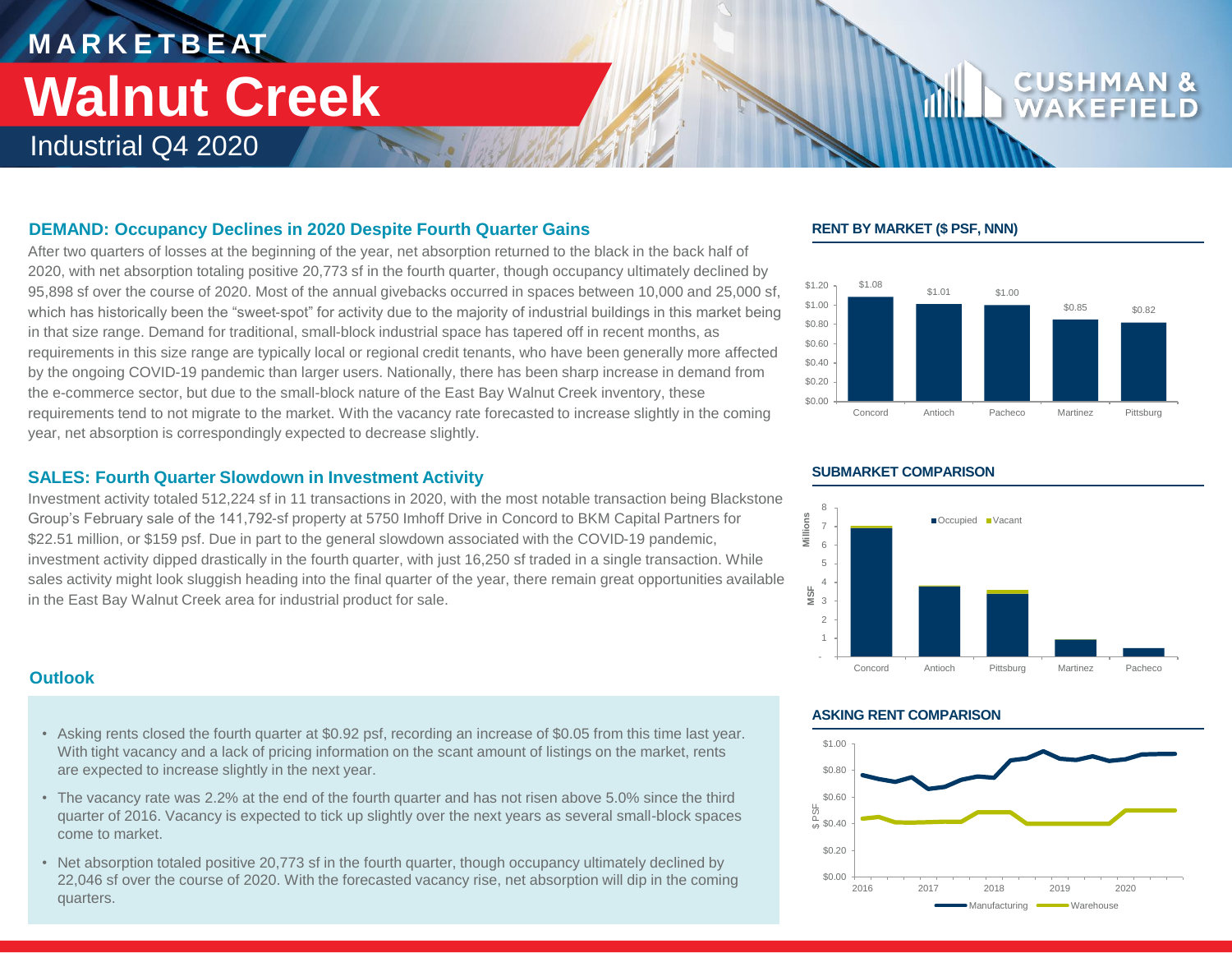# **M A R K E T B E AT Walnut Creek**

## Industrial Q4 2020

#### **MARKET STATISTICS**

| <b>SUBMARKET</b> | <b>INVENTORY</b><br>(SF) | <b>OVERALL VACANT</b><br>(SF) | <b>OVERALL</b><br><b>VACANCY RATE</b> | <b>CURRENT QTR</b><br><b>OVERALL NET</b><br><b>ABSORPTION (SF)</b> | <b>YTD OVERALL</b><br><b>NET ABSORPTION</b><br>(SF) | <b>UNDER CNSTR</b><br>(SF) | <b>CONSTR</b><br><b>COMPLETIONS</b><br>(SF) | <b>OVERALL</b><br><b>WEIGHTED AVG</b><br><b>NET RENT (MF)</b> | <b>OVERALL</b><br><b>WEIGHTED AVG</b><br><b>NET RENT (W/D)</b> | <b>OVERALL</b><br><b>WEIGHTED AVG</b><br><b>NET RENT</b> |
|------------------|--------------------------|-------------------------------|---------------------------------------|--------------------------------------------------------------------|-----------------------------------------------------|----------------------------|---------------------------------------------|---------------------------------------------------------------|----------------------------------------------------------------|----------------------------------------------------------|
| Martinez         | 945,986                  | 6,913                         | 0.7%                                  | $-2,183$                                                           | 22,599                                              | $\circ$                    |                                             | \$0.85                                                        | \$0.73                                                         | \$0.85                                                   |
| Pacheco          | 479,897                  | $\circ$                       | $0.0\%$                               | $\overline{0}$                                                     | $\mathbf{0}$                                        | $\circ$                    | $\Omega$                                    | \$1.00                                                        | \$0.00                                                         | \$1.00                                                   |
| Pittsburg        | 3,595,281                | 194,251                       | 5.4%                                  | 9,299                                                              | $-57,500$                                           | $\mathbf 0$                | $\Omega$                                    | \$0.82                                                        | \$0.40                                                         | \$0.82                                                   |
| Concord          | 7,027,836                | 102,372                       | 1.6%                                  | 13,657                                                             | $-36,417$                                           | $\mathbf 0$                |                                             | \$1.08                                                        | \$0.90                                                         | \$1.08                                                   |
| Antioch          | 3,835,047                | 37,795                        | 0.9%                                  | $\overline{0}$                                                     | $-24,580$                                           | $\mathbf 0$                | $\Omega$                                    | \$1.01                                                        | \$0.50                                                         | \$1.01                                                   |
| <b>TOTAL</b>     | 15,884,047               | 347,731                       | 2.2%                                  | 20,773                                                             | $-95,898$                                           | $\mathbf{0}$               | $\mathbf{0}$                                | \$0.92                                                        | \$0.50                                                         | \$0.92                                                   |

*\*Rental rates reflect weighted net asking \$psf/year* MF = Manufacturing W/D = Warehouse/Distribution

 $\mathbf{c}$ U

#### **KEY LEASE TRANSACTIONS Q4 2020**

| <b>PROPERTY</b>        | <b>SUBMARKET</b>     | <b>TENANT</b>               | <b>RSF</b> | <b>TYPE</b> |
|------------------------|----------------------|-----------------------------|------------|-------------|
| 4100 Wilbur Avenue     | Oakley (Out of Area) | Pacific Pride               | 110.271    | New Lease   |
| 2510 Dean Lesher Drive | Concord              | <b>RedBull Distribution</b> | 20,270     | Renewal*    |
| 2301 Arnold Way        | Concord              | Innersense Beauty Supply    | 17,555     | New Lease   |

*\*Renewals not included in leasing statistics*

#### **KEY SALES TRANSACTIONS Q4 2020**

| <b>PROPERTY</b>        | <b>SUBMARKET</b> | <b>SELLER / BUYER</b>                |        | <b>PRICE/S PSF</b> |
|------------------------|------------------|--------------------------------------|--------|--------------------|
| 1806-1836 Arnold Place | Concord          | Perez Enterprises / Forza Properties | 16,250 | \$2.8M / \$170     |

#### **KEY CONSTRUCTION PROJECTS**

| <b>PROPERTY</b>               | SUBMARKET            | <b>MAJOR TENANT</b> |           | OWNER/DEVELOPER        |
|-------------------------------|----------------------|---------------------|-----------|------------------------|
| Contra Costa Logistics Center | Oakley (Out of Area) | IN/H                | 2,200,000 | NorthPoint Development |